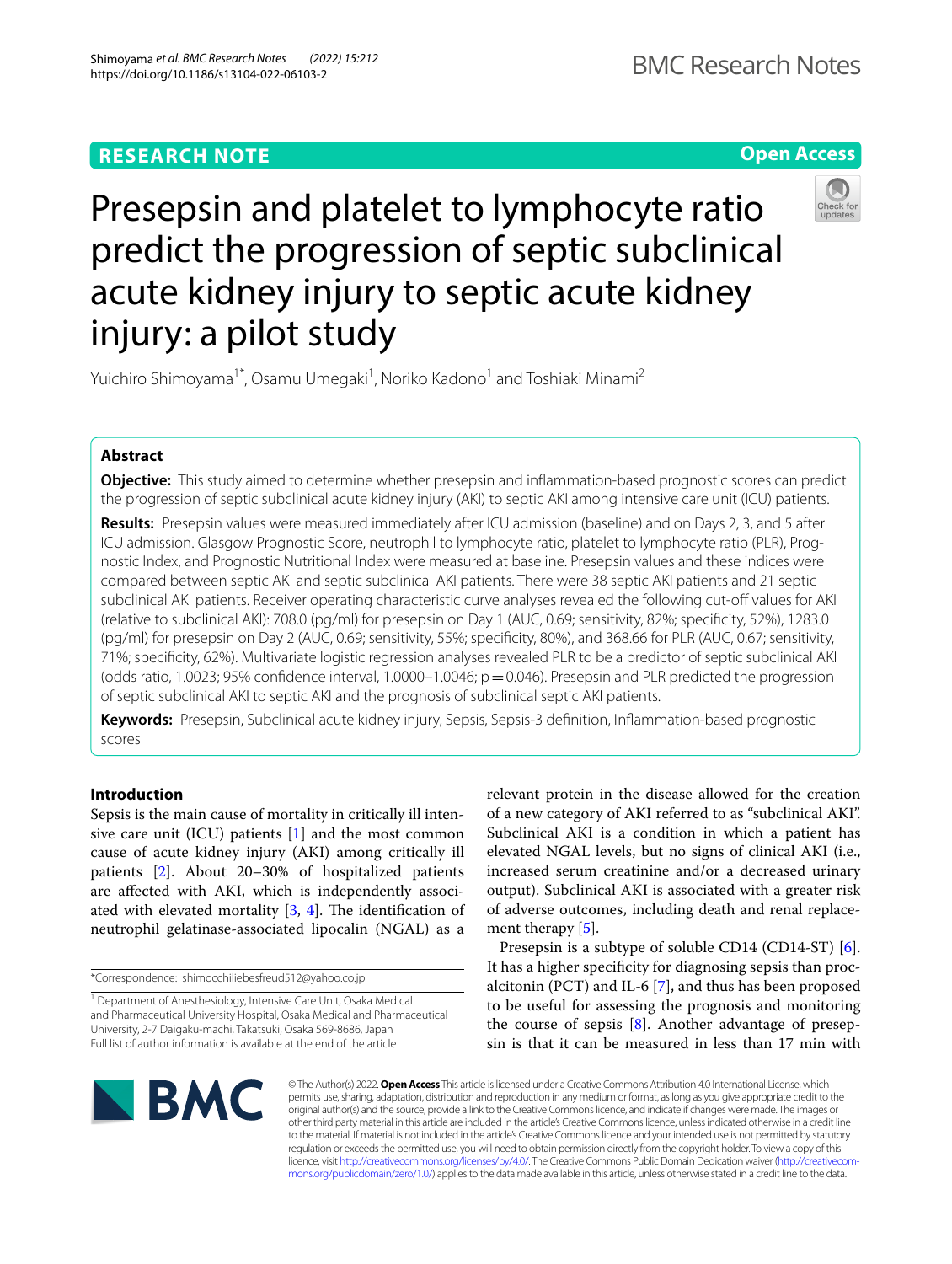a compact fully-automated immunoanalyzer (PATH-FAST®; Mitsubishi Chemical Medience Corporation, Tokyo, Japan) [[9\]](#page-5-8). The Glasgow Prognostic Score (GPS; calculated based on serum C-reactive protein (CRP) and albumin levels), neutrophil to lymphocyte ratio (NLR), platelet to lymphocyte ratio (PLR), Prognostic Nutritional Index (PNI; calculated based on albumin and lymphocyte counts), and the Prognostic Index (PI; calculated based on serum CRP and white blood cell counts) are infammation-based prognostic scores which are useful prognostic biomarkers for many types of cancer [[10\]](#page-5-9).

No study to date has investigated the association of presepsin values (alone or in combination with the above-mentioned infammation-based prognostic scores) with the progression of septic subclinical AKI to septic clinical AKI and the prognosis of septic subclinical AKI among ICU patients. To this end, the present study aimed to prove the following hypotheses: (1) presepsin predicts the progression of septic subclinical AKI to septic AKI, and prognosis of septic subclinical AKI, among ICU patients; and (2) the ability of presepsin to predict the above is superior to infammation-based prognostic scores and can be improved when combined with infammation-based prognostic scores.

## **Main text**

**Methods**

## *Patients and study design*

This single-center prospective study was conducted in a 16-bed ICU. The study design, handling of informed consent and patient inclusion, and defnition of "infammation-presepsin scores [iPS]" used in the present study were described previously  $[11]$  $[11]$ . The study protocol was approved by the Ethics Committee of Osaka Medical College (Osaka, Japan), and was carried out in accordance with The Code of Ethics of the World Medical Association (Declaration of Helsinki). In total, 61 adult patients aged $\geq$ 18 years who were diagnosed with sepsis according to the Sepsis-3 defnition (1) and admitted to the ICU were prospectively examined from December 2017 to August 2019. For category classifcation, total scores were calculated (hereafter, ''infammation-presepsin scores [iPS]'') as follows: a score of 1 was assigned if the presepsin value and infammation-based prognostic scores at baseline were above cutofs determined by receiver operating characteristic (ROC) curve analysis for 28-day mortality; a score of 0 was assigned if they were below the cutoffs (total score range,  $0-2$  points).

Septic AKI was defined as stage $\geq$ 1 kidney disease according to the Kidney Disease: Improving Global Outcomes (KDIGO) classifcation [[12\]](#page-5-11). Septic subclinical AKI is not encompassed by the defnition of septic AKI above, and is defned as having urinary NGAL levels greater than the upper normal limit  $(>30.5 \text{ ng/ml})$  in the absence of diagnostic increases in serum creatinine. GPS, NLR, PLR, PI, and PNI were examined at baseline. Presepsin values, infammation-based prognostic scores, iPS, and changes  $(\Delta)$  in presepsin values relative to baseline values at each sampling point were compared between patients with septic AKI and septic subclinical AKI, and between surviving and non-surviving septic AKI patients or septic subclinical AKI patients.

## *Laboratory assessments*

Presepsin concentration was measured by PATHFAST® (Mitsubishi Chemical Medience Corporation, Tokyo, Japan)  $[9]$  $[9]$ . Threshold values were as follows: (a) 300– 500 pg/ml: "systemic infection (sepsis) possible"; (b) 500–1000 pg/ml: "signifcant risk of systemic infection progression (severe sepsis); increased risk of unfavorable outcome"; and  $(c) \ge 1000$  pg/ml: "high risk of systemic infection progression (severe sepsis/septic shock); high risk for mortality after 30 days comparable with a Sequential Organ Failure Assessment (SOFA) score  $\geq 8$ " [[13,](#page-5-12) [14](#page-5-13)].

## **Statistical analysis**

Categorical data are reported as percentages and compared using Fisher's exact test. Continuous data are reported as medians with inter-quartile ranges and compared using the Mann–Whitney U test. ROC curves were generated for presepsin values, infammationbased prognostic scores, iPS, and Δpresepsin, and areas under the curve (AUCs), cut-of values, sensitivities, and specificities were calculated. For presepsin on Day 1, Kaplan–Meier curves were constructed for each mortality category, and the log-rank test was performed. Presepsin values, infammation-based prognostic scores, iPS, Δpresepsin, SOFA, and quick SOFA (qSOFA) (variables with  $p < 0.05$  in univariate analysis) were examined further by multivariate logistic regression analyses for predicting septic subclinical AKI compared to septic AKI. The objective variables were septic subclinical AKI (value of 1) and septic AKI (value of 0).  $P < 0.05$  was considered statistically signifcant. JMP software version 11.00 (SAS Institute Inc., NC, USA) was used for all statistical analyses.

## **Results**

Baseline characteristics of 61 adult patients included in the present study are shown in Table [1](#page-2-0). Median age was 75 years (range: 66.0–81.0) in septic AKI patients and 75 years (range: 69.0–78.0) in septic subclinical AKI patients. No signifcant diferences were observed in age and sex between septic AKI patients and septic subclinical AKI patients (Table [1\)](#page-2-0).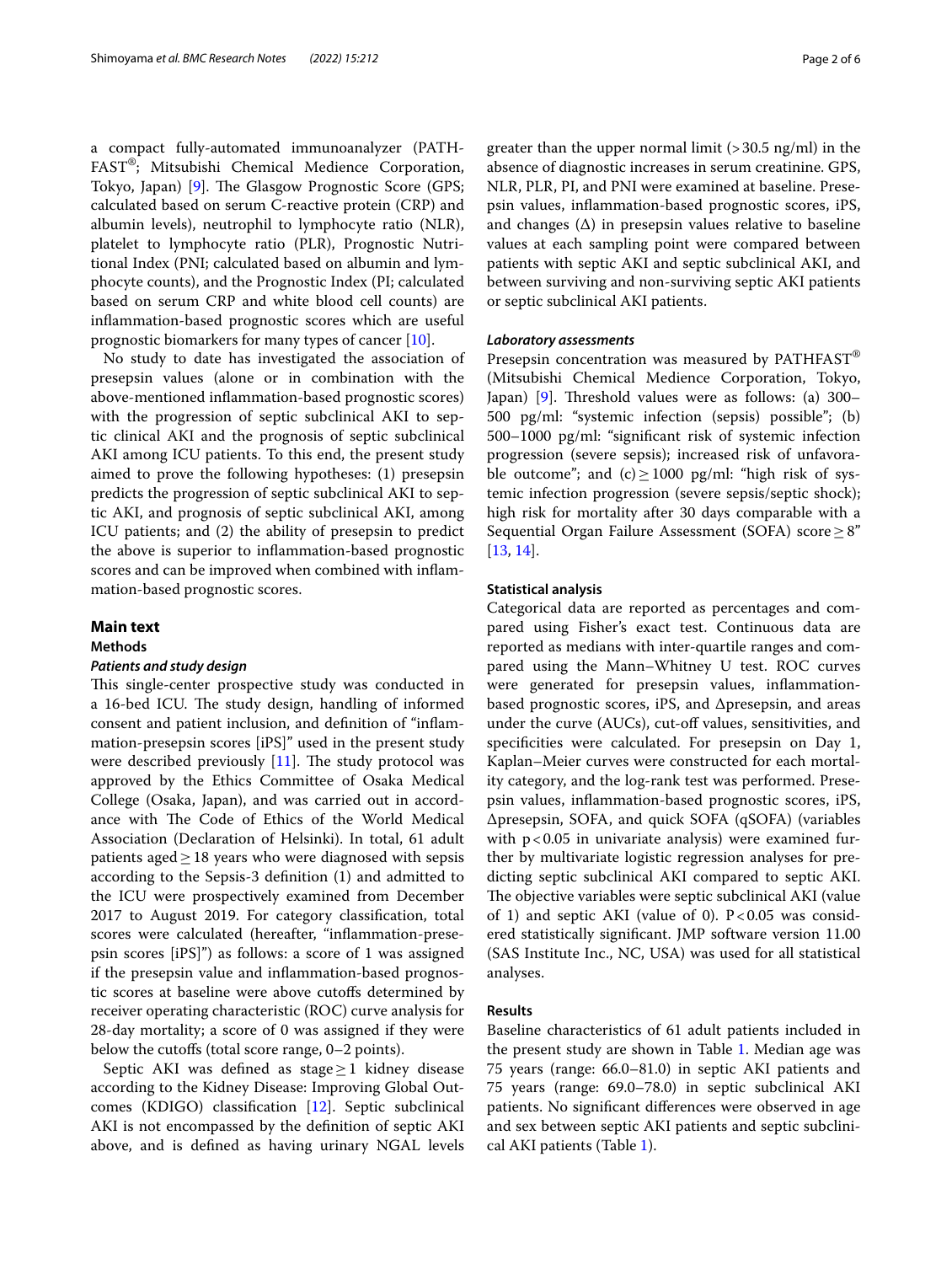## <span id="page-2-0"></span>**Table 1** Baseline demographic characteristics

| Variable                                                | AKI $(n=38)$                      | Subclinical AKI ( $n = 21$ ) | p value   |  |
|---------------------------------------------------------|-----------------------------------|------------------------------|-----------|--|
| Age (years)                                             | 75.0 (66.0-81.0)                  | 75.0 (69.0-78.0)             | 0.769     |  |
| Sex (male) (%)                                          | 24.0 (63.2)                       | 14.0 (66.7)                  | 1.000     |  |
| Cancer (%)                                              | 21.0 (55.3)                       | 12.0(57.1)                   | 1.000     |  |
| Coronary artery disease (%)                             | 1.0(2.6)                          | 1.0(4.8)                     | 1.000     |  |
| Diabetes mellitus (%)                                   | 9.0(23.7)                         | 1.0(4.8)                     | 0.157     |  |
| Hypertension (%)                                        | 15.0 (39.5)                       | 2.0(9.5)                     | 0.018     |  |
| Albumin (g/dL)                                          | $2.3(1.8-2.9)$                    | $2.3(2.0-3.1)$               | 0.663     |  |
| CRP (mg/dL)                                             | $14.1 (7.7 - 20.1)$               | $9.3(2.6 - 13.2)$            | 0.037     |  |
| WBC ( $\times$ 10 <sup>9</sup> l <sup>-1</sup> )        | $11.6(5.9 - 17.5)$                | $9.9(5.4 - 14.6)$            | 0.406     |  |
| Neutrophil count ( $\times$ 10 <sup>9</sup> $ ^{-1}$ )  | $9.2(4.2 - 15.4)$                 | $7.2(1.3-13.5)$              | 0.457     |  |
| Lymphocyte count $(x 10^9  ^{-1})$                      | 505.0 (333.5-926.5)               | 512.0 (219.0-610.0)          | 0.358     |  |
| Plt count ( $\times$ 10 <sup>4</sup> mm <sup>-3</sup> ) | 150.0 (110.3-241.8)               | 182.0 (126.0-241.0)          | 0.311     |  |
| Fibrinogen (mg/dL)                                      | 592.5 (348.0-682.8)               | 613.5 (447.0-736.8)          | 0.556     |  |
| Survival (dead) (%)                                     | 16.0(42.1)                        | 3.0(14.3)                    | 0.041     |  |
| ARDS (%)                                                | 10.0(26.3)                        | 1.0(4.8)                     | 0.077     |  |
| Shock (%)                                               | 26.0 (68.4)                       | 11.0(52.4)                   | 0.268     |  |
| DIC(%)                                                  | 22.0 (57.9)                       | 4.0(19.0)                    | 0.006     |  |
| Presepsin on Day 1 (pg/mL)                              | 1262.0 (752.0-2078.5)             | 707.0 (306.0-1536.0)         | 0.019     |  |
| Presepsin on Day 2 (ng/mL)                              | 1333.0 (671.0-2433.0)             | 797.5 (345.0-1227.5)         | 0.038     |  |
| Presepsin on Day 3 (ng/mL)                              | 993.0 (563.0-2123.0)              | 813.0 (478.0-1827.0)         | 0.348     |  |
| Presepsin on Day 5 (ng/mL)                              | 1313.0 (689.0-2759.0)             | 711.0 (410.0-1055.0)         | 0.062     |  |
| ∆Presepsin Day 2-Day 1 (pg/mL)                          | $-65.00$ ( $-314.0$ to 507.0)     | $6.5$ (-215.0 to 124.5)      | 0.959     |  |
| ∆Presepsin Day 3-Day 1 (pg/mL)                          | $-236.00$ ( $-872.0$ to 390.0)    | $-39.0$ ( $-723.0$ to 12.0)  | 0.790     |  |
| ∆Presepsin Day 5-Day 1 (pg/mL)                          | $-$ 323.50 ( $-$ 1547.5 to 719.5) | $-366.5$ ( $-762.3$ to 2.8)  | 1.000     |  |
| NGAL on Day 1 (ng/mL)                                   | 506.50 (194.7-2562.0)             | 132.0 (54.6-277.8)           | P < 0.001 |  |
| NGAL on Day 2 (ng/mL)                                   | 851.20 (332.4-1496.2)             | 140.4 (66.8-271.0)           | P < 0.001 |  |
| NGAL on Day 3 (ng/mL)                                   | 487.30 (225.5-1212.4)             | 87.2 (57.4-161.1)            | 0.003     |  |
| NGAL on Day 4 (ng/mL)                                   | 630.50 (84.9-1272.7)              | 74.8 (30.4-137.6)            | 0.013     |  |
| GPS                                                     | $2.0(1.0-2.0)$                    | $1.0(1.0-2.0)$               | 0.332     |  |
| iPS-GPS                                                 | $1.0(1.0-1.0)$                    | $1.0(0-1.0)$                 | 0.134     |  |
| <b>NLR</b>                                              | $13.1 (4.3 - 34.8)$               | $16.3(8.9 - 27.1)$           | 0.496     |  |
| iPS-NLR                                                 | $1.0(0-2.0)$                      | $1.0(1.0-1.0)$               | 0.643     |  |
| PLR                                                     | 283.2 (170.3-387.0)               | 401.5 (243.8-855.7)          | 0.033     |  |
| iPS-PLR                                                 | $1.0(0-1.0)$                      | $1.0(1.0-1.0)$               | 0.585     |  |
| PI                                                      | $1.0(1.0-2.0)$                    | $1.0(0-2.0)$                 | 0.281     |  |
| iPS-PI                                                  | $1.0(0-1.0)$                      | $1.0(0-1.0)$                 | 0.263     |  |
| PNI                                                     | 27.3 (21.3-33.6)                  | 23.3 (16.7-29.5)             | 0.254     |  |
| iPS-PNI                                                 | $1.0(1.0-2.0)$                    | $1.0(1.0-1.0)$               | 0.119     |  |
| SOFA                                                    | $9.5(7.0 - 11.0)$                 | $9.0(7.0 - 11.0)$            | 0.930     |  |
| qSOFA                                                   | $2.0(1.0-3.0)$                    | $2.0(1.0-3.0)$               | 0.599     |  |

*AKI* acute kidney injury, *CRP* C-reactive protein, *WBC* white blood cell, *ARDS* acute respiratory distress syndrome, *DIC* disseminated intravascular coagulation, *NGAL* neutrophil gelatinase-associated lipocalin, *GPS* Glasgow Prognostic Score, *iPS* infammation-presepsin score, *NLR* neutrophil to lymphocyte ratio, *PLR* platelet to lymphocyte ratio, *PI* Prognostic Index, *PNI* Prognostic Nutritional Index, *SOFA* Sequential Organ Failure Assessment, *qSOFA* quick Sequential Organ Failure Assessment

Among the 61 patients, 38 (62.3%) were diagnosed with septic AKI as defined as stage $\geq$ 1 kidney disease using the KDIGO classifcation, 21 (34.4%) were diagnosed with septic subclinical AKI, and two were diagnosed with neither septic AKI nor septic subclinical AKI. Six septic AKI patients were initiated on renal replacement therapy. One patient had been withdrawn from renal replacement therapy, one patient progressed to end-stage renal disease, and four patients died in the ICU. ROC curve analy-ses revealed the following cut-off values (Table [2\)](#page-3-0) for AKI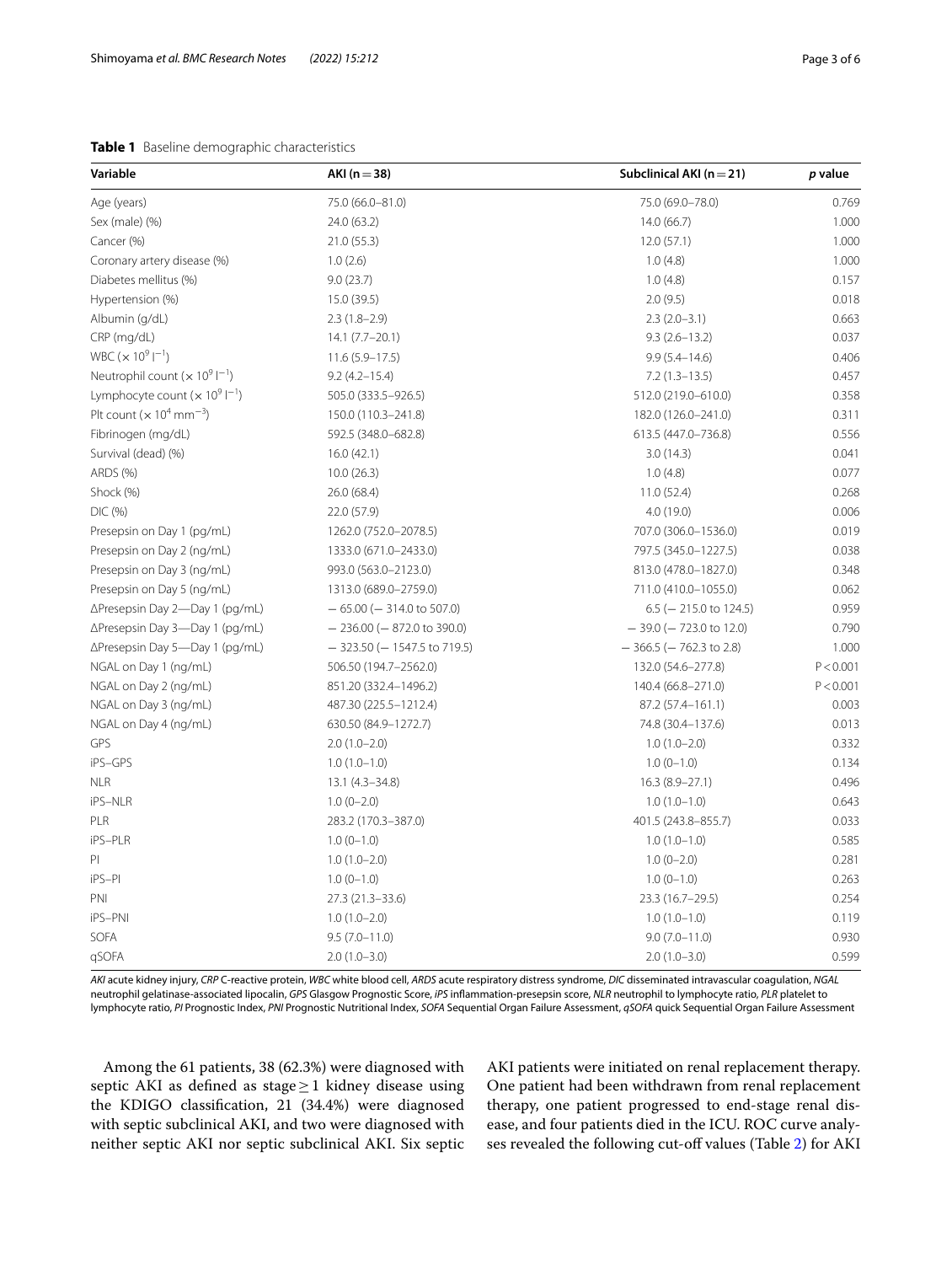| Variable                       | <b>AUC</b> | Cut-off   | P value | Sensitivity (%) | Specificity (%) |
|--------------------------------|------------|-----------|---------|-----------------|-----------------|
| Presepsin on Day 1 (pg/mL)     | 0.69       | 708.00    | 0.02    | 0.82            | 0.52            |
| Presepsin on Day 2 (pg/mL)     | 0.69       | 1283.00   | 0.03    | 0.55            | 0.80            |
| Presepsin on Day 3 (pg/mL)     | 0.60       | 872.00    | 0.35    | 0.57            | 0.64            |
| Presepsin on Day 5 (pg/mL)     | 0.72       | 1262.00   | 0.03    | 0.59            | 0.89            |
| ∆Presepsin Day 2-Day 1 (pg/mL) | 0.50       | 13.00     | 0.96    | 0.66            | 0.50            |
| ∆Presepsin Day 3-Day 1 (pg/mL) | 0.53       | $-228.00$ | 0.79    | 0.57            | 0.62            |
| ∆Presepsin Day 5-Day 1 (pg/mL) | 0.50       | $-423.00$ | 1.00    | 0.61            | 0.50            |
| GPS                            | 0.57       | 2.00      | 0.34    | 0.55            | 0.57            |
| iPS-GPS                        | 0.61       | 1.00      | 0.13    | 0.76            | 0.43            |
| <b>NLR</b>                     | 0.55       | 8.89      | 0.48    | 0.45            | 0.76            |
| iPS-NLR                        | 0.53       | 2.00      | 0.63    | 0.29            | 0.86            |
| PLR                            | 0.67       | 368.66    | 0.03    | 0.71            | 0.62            |
| <b>iPS-PLR</b>                 | 0.54       | 0.00      | 0.58    | 0.34            | 0.76            |
| PI.                            | 0.58       | 1.00      | 0.31    | 0.82            | 0.38            |
| iPS-PI                         | 0.58       | 1.00      | 0.26    | 0.66            | 0.48            |
| PNI                            | 0.60       | 26.08     | 0.27    | 0.58            | 0.67            |
| <b>iPS-PNI</b>                 | 0.61       | 2.00      | 0.06    | 0.29            | 1.00            |

<span id="page-3-0"></span>**Table 2** Receiver operating characteristic curve analysis for predicting septic subclinical AKI to septic AKI progression

*AKI* acute kidney injury, *AUC* area under the curve, *GPS* Glasgow Prognostic Score, *iPS* infammation-presepsin score, *NLR* neutrophil to lymphocyte ratio, *PLR* platelet to lymphocyte ratio, *PI* Prognostic Index, *PNI* Prognostic Nutritional Index

(relative to septic subclinical AKI): 708.0 (pg/ml) for presepsin on Day 1 (AUC, 0.69; sensitivity, 82%; specifcity, 52%), 1283.0 (pg/ml) for presepsin on Day 2 (AUC, 0.69; sensitivity, 55%; specifcity, 80%), and 368.66 for PLR (AUC, 0.67; sensitivity, 71%; specifcity, 62%).

The results of ROC curve analyses and the log-rank test for the prognosis of septic AKI patients and subclinical AKI patients are shown in Table [3](#page-3-1); Additional fle [1](#page-5-14): Table S1, respectively. ROC curve analyses indicated the following cut-off values: 28-day mortality: 1373.0 (pg/ ml) for presepsin on Day 1 in septic AKI patients (AUC, 0.78; sensitivity, 83%; specifcity, 77%); 60-day mortality: 1373.0 (pg/ml) for presepsin on Day 1 in septic AKI patients (AUC, 0.72; sensitivity, 77%; specifcity, 76%) and 1152.0 (pg/ml) in septic subclinical AKI patients (AUC, 0.72; sensitivity, 100%; specifcity, 61%); 90-day mortality: 1373.0 (pg/ml) for presepsin on Day 1 in septic AKI patients (AUC, 0.67; sensitivity, 67%; specificity, 74%) and 1152.0 (pg/ml) in septic subclinical AKI patients (AUC, 0.72; sensitivity, 100%; specifcity, 61%); 180-day mortality: 1336.0 (pg/ml) for presepsin on Day 1 in septic AKI patients (AUC, 0.67; sensitivity, 69%; specifcity, 68%) and 1152.0 (pg/ml) in septic subclinical AKI patients (AUC, 0.72; sensitivity, 100%; specifcity, 61%) (Table [3](#page-3-1)). In the log-rank test, presepsin on Day 1 in septic AKI patients was a signifcant predictor of 28-day mortality ( $p=0.002$ ), 60-day mortality ( $p=0.004$ ), 90-day mortality ( $p=0.032$ ), and 180-day mortality ( $p=0.050$ ) (Additional fle [1](#page-5-14): Table S1). Multivariate logistic regression <span id="page-3-1"></span>**Table 3** Receiver operating characteristic curve analysis of presepsin on Day 1

| Variable              |      |         |      | AUC Cut-off P value Sensitivity<br>(%) | Specificity (%) |
|-----------------------|------|---------|------|----------------------------------------|-----------------|
| 28-day mor-<br>tality |      |         |      |                                        |                 |
| AKI                   | 0.78 | 1373.00 | 0.00 | 0.83                                   | 0.77            |
| Subclinical<br>AKI    |      |         |      |                                        |                 |
| 60-day mor-<br>tality |      |         |      |                                        |                 |
| AKI                   | 0.72 | 1373.00 | 0.03 | 0.77                                   | 0.76            |
| Subclinical<br>AKI    | 0.72 | 1152.00 | 0.05 | 1.00                                   | 0.61            |
| 90-day mor-<br>tality |      |         |      |                                        |                 |
| AKI                   | 0.67 | 1373.00 | 0.08 | 0.67                                   | 0.74            |
| Subclinical<br>AKI    | 0.72 | 1152.00 | 0.05 | 1.00                                   | 0.61            |
| 180-day<br>mortality  |      |         |      |                                        |                 |
| AKI                   | 0.67 | 1336.00 | 0.07 | 0.69                                   | 0.68            |
| Subclinical<br>AKI    | 0.72 | 1152.00 | 0.05 | 1.00                                   | 0.61            |

*AUC* area under the curve, *AKI* acute kidney injury

analyses revealed PLR to be a signifcant predictor of septic subclinical AKI (OR, 1.0023; 95% CI, 1.0000–1.0046;  $p=0.046$ ) (Additional file [2](#page-5-15): Table S2).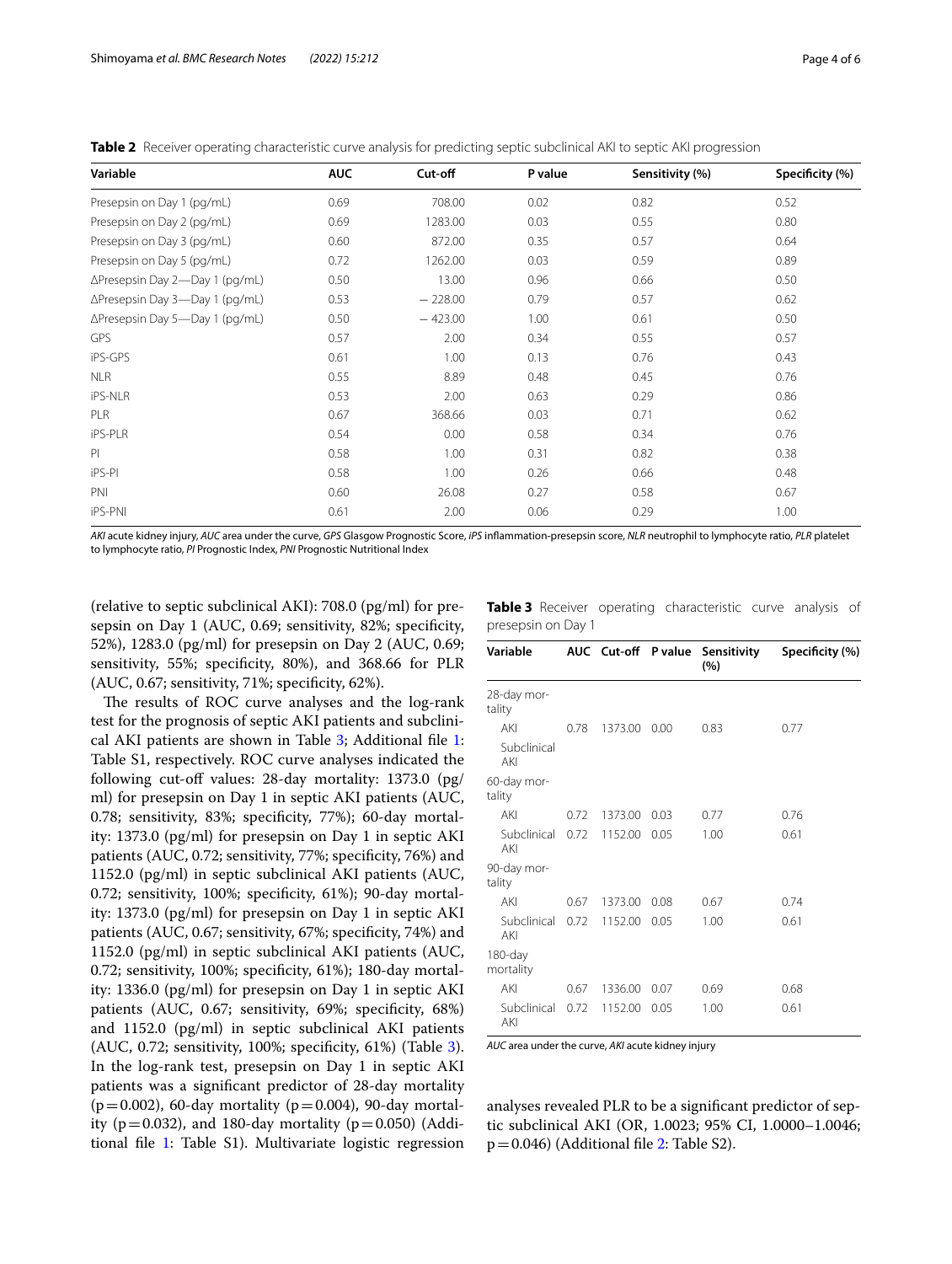## **Discussion**

There were 38 septic AKI patients in the present study population. Among 23 non-septic AKI patients, 21 (91.3%) were diagnosed with septic subclinical AKI (Table [1\)](#page-2-0). The proportion of patients with septic subclinical AKI among non-septic AKI patients was larger than expected. Presepsin and PLR predicted the progression of septic subclinical AKI to septic AKI. In particular, the AUC, sensitivity, and specifcity of presepsin on Day 1 for predicting progression were 0.69, 82%, and 52%, respectively, corresponding to a higher sensitivity than those observed for presepsin on Days 2, 3, and 5, as well as PLR (Table [2](#page-3-0)). These results demonstrate that presepsin on Day 1 is a good "rule out" test for predicting the progression of septic subclinical AKI to septic AKI.

Our results will contribute to the prevention and management of progression of septic subclinical AKI to septic AKI. Septic AKI is associated with poor patient prognoses, including death [[5\]](#page-5-4). Serum creatinine is a delayed, low-sensitivity, potentially misleading biomarker of AKI [[15,](#page-5-16) [16\]](#page-5-17), as it is infuenced by many confounding factors [[17\]](#page-5-18) and thus may fail to detect the progression of septic subclinical AKI to septic AKI in septic patients who are at increased risk of death. Presepsin, on the other hand, was found to predict the progression of septic subclinical AKI to septic AKI in the absence of diagnostic increases in serum creatinine (Table [2\)](#page-3-0). Thus, elevated presepsin might help lead to earlier diagnosis and rapid introduction of conventional interventions to prevent the progression of septic subclinical AKI to septic AKI. The use of elevated presepsin as a predictor may thus increase the likelihood that a treatment will be successful, since changes in its levels occur rapidly and can be measured quickly (in less than 17 min), whereas it can take hours to detect/measure changes in NGAL and days for serum creatinine.

Presepsin cut-off values indicated in the present study for predicting the progression of septic subclinical AKI to septic AKI (Table [2\)](#page-3-0), and prognosis in septic subclinical AKI patients (Table [3\)](#page-3-1), were higher than those previously reported to predict severe sepsis and septic shock [[13,](#page-5-12) [14](#page-5-13)]. Nakamura et al. reported a signifcant negative correlation between presepsin levels and estimated glomerular fltration rate in both non-sepsis and sepsis patients [\[18\]](#page-5-19). Presepsin values were signifcantly elevated in ICU patients with renal failure and end-stage kidney disease, irrespective of whether they had sepsis or not. Presepsin values in patients with sepsis ranged from 2,632 to 20,000 pg/ml, while those in patients without sepsis ranged from 2,134 to 19,633  $pg/ml$  [\[18](#page-5-19)]; the presepsin cut-off values identified in the present study were lower than these. Our results demonstrate that a lower presepsin cut-off value should be adopted for predicting the progression of septic subclinical AKI to septic AKI compared to that used for ICU patients with renal failure and end-stage kidney disease.

The AUC, sensitivity, and specificity of PLR for predicting the progression of septic subclinical acute kidney injury to septic AKI were 0.67, 71%, and 62%, respectively (Table [2\)](#page-3-0), and PLR was demonstrated to be a predictor of septic subclinical AKI in multivariate logistic regression analyses (Additional file [2](#page-5-15): Table S2). Previously, Smith et al. reported that PLR is a signifcant prognostic marker in pancreatic cancer patients [\[19](#page-5-20)]. PLR was suggested to be useful for predicting the progression of septic subclinical AKI to septic AKI in the present study. PLR can be obtained at low cost and rapidly, and is convenient for bedside use. In small- and medium-sized hospitals where presepsin values cannot be easily measured, PLR provides information for aggressive and supportive therapy in septic subclinical AKI patients within the frst few hours of ICU admission. Among the various variables which can be tested to assess infammation, platelet and lymphocyte counts (which are used to calculate PLR) are important for predicting the progression of septic subclinical AKI to septic AKI.

## **Conclusions**

Presepsin and PLR predicted the progression of septic subclinical AKI to septic AKI, as well as the prognosis of subclinical septic AKI patients. In particular, our fndings suggest that presepsin on Day 1 may serve as an easy "rule out" test for predicting the progression of septic subclinical AKI to septic AKI. Further studies aimed at understanding the exact role of presepsin and PLR in predicting disease progression, and prognosis of subclinical septic AKI patients, are warranted.

#### **Limitations**

This study has several limitations. First, the present study was conducted at a single center ICU with a small sample size. Second, we used only a single biomarker, and no comparisons were made with other biomarkers.

#### **Abbreviations**

ICU: Intensive care unit; AKI: Acute kidney injury; NGAL: Neutrophil gelatinaseassociated lipocalin; KDIGO: Kidney Disease: Improving Global Outcomes; GPS: Glasgow Prognostic Score; CRP: C-reactive protein; NLR: Neutrophil to lymphocyte ratio; PLR: Platelet to lymphocyte ratio; PNI: Prognostic Nutritional Index; PI: Prognostic Index; SOFA: Sequential Organ Failure Assessment; qSOFA: Quick Sequential Organ Failure Assessment; ROC: Receiver operating characteristic; AUC: Area under the curve.